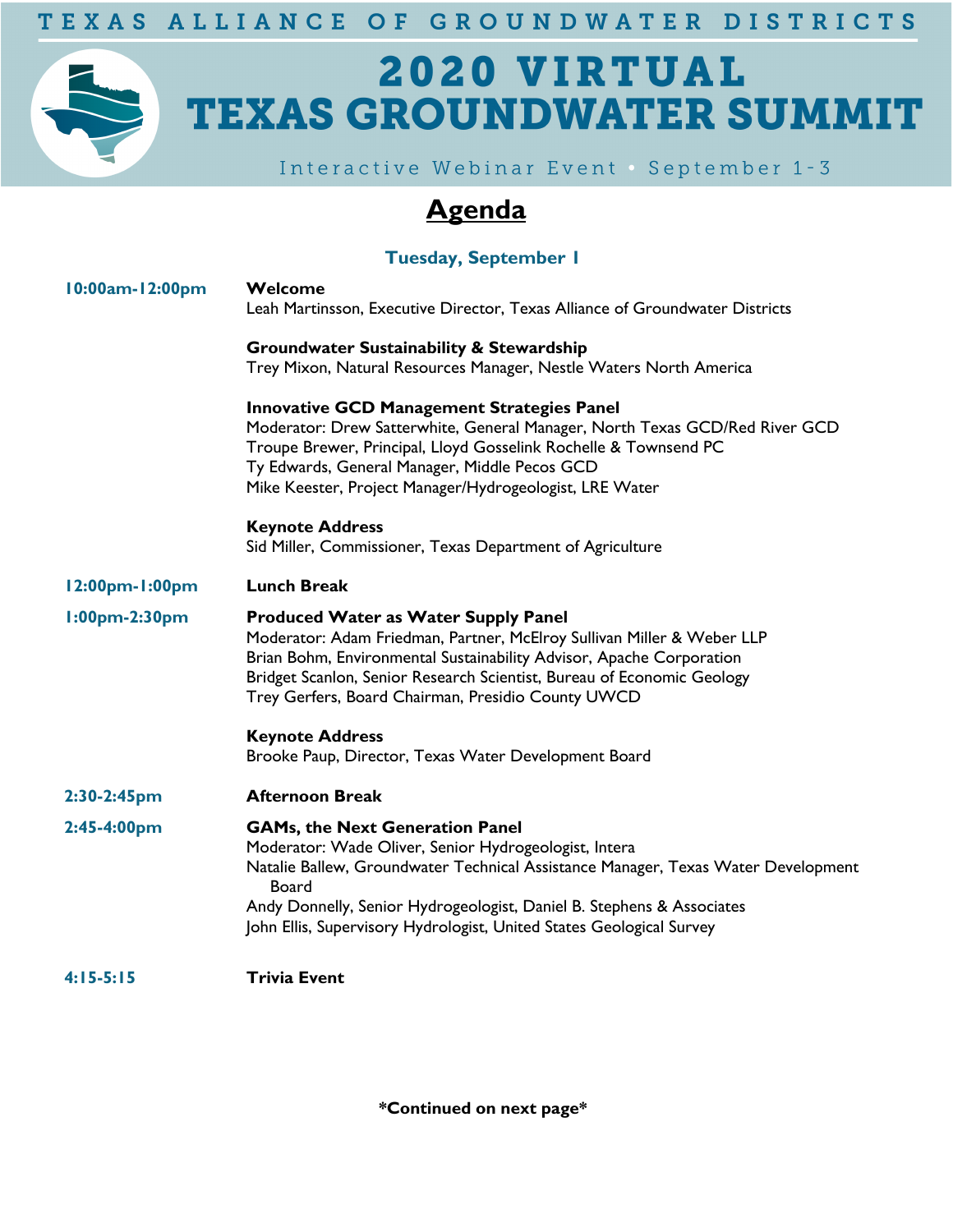## 2020 VIRTUAL **TEXAS GROUNDWATER SUMMIT**

|                | Interactive Webinar Event September 1-3                                                                                                                                                                                                                                                                                                                                                                                                                                                                                                                                                                                                                                                                                                                                                                      |
|----------------|--------------------------------------------------------------------------------------------------------------------------------------------------------------------------------------------------------------------------------------------------------------------------------------------------------------------------------------------------------------------------------------------------------------------------------------------------------------------------------------------------------------------------------------------------------------------------------------------------------------------------------------------------------------------------------------------------------------------------------------------------------------------------------------------------------------|
|                | <b>Wednesday, September 2</b>                                                                                                                                                                                                                                                                                                                                                                                                                                                                                                                                                                                                                                                                                                                                                                                |
| 9:00am-10:15am | Welcome<br>Zach Holland, President, Texas Alliance of Groundwater Districts                                                                                                                                                                                                                                                                                                                                                                                                                                                                                                                                                                                                                                                                                                                                  |
|                | <b>Legislative Update</b><br>Sarah Kirkle, Director of Policy & Legislative Affairs, Texas Water Conservation Association                                                                                                                                                                                                                                                                                                                                                                                                                                                                                                                                                                                                                                                                                    |
|                | <b>Transparency Under COVID and Related Issues</b><br>Jennifer Smith, Attorney, SledgeLaw Group                                                                                                                                                                                                                                                                                                                                                                                                                                                                                                                                                                                                                                                                                                              |
| 10:15-10:30am  | <b>Morning Break</b>                                                                                                                                                                                                                                                                                                                                                                                                                                                                                                                                                                                                                                                                                                                                                                                         |
| 10:30-12:00    | <b>Legislator Panel</b><br>Representative Cody Harris, District 8, Texas House of Representatives<br>Representative Eddie Lucio III, District 38, Texas House of Representatives<br>Representative Andrew Murr, District 53, Texas House of Representatives                                                                                                                                                                                                                                                                                                                                                                                                                                                                                                                                                  |
|                | <b>Keynote Address</b><br>Representative Lyle Larson, District 122, Chairman of House Natural Resources Committee                                                                                                                                                                                                                                                                                                                                                                                                                                                                                                                                                                                                                                                                                            |
| $12:00 - 1:00$ | <b>Lunch Break</b>                                                                                                                                                                                                                                                                                                                                                                                                                                                                                                                                                                                                                                                                                                                                                                                           |
| $1:00-2:30$ pm | <b>Breakout Track A - Board &amp; Staff Training</b><br><b>Well Drilling Basics</b><br>William Gamblin, Groundwater Resources Supervising Engineer, WSP<br>Underground Disposal Wells and Water Quality Considerations for GCDs<br>Matthew Uliana, Principal Hydrogeologist, INTERA<br><b>Breakout Track B - Looking to the Future of Irrigated Agriculture</b><br>Advances in Agricultural Conservation & the North Plains Water Conservation<br>Center Nicholas Kenny, Agricultural Engineer, North Plains GCD<br>A Path Forward for Sustainable Crop Production on the Texas High Plains<br>Ronnie Hopper, Director, High Plains Water District<br>Diversifying the Water Portfolio for Agriculture in the Rio Grande Basin<br>Allen Berthold, Senior Research Scientist, Texas Water Resources Institute |
| $2:30-2:45$ pm | <b>Afternoon Break</b>                                                                                                                                                                                                                                                                                                                                                                                                                                                                                                                                                                                                                                                                                                                                                                                       |
| $2:45-4:15pm$  | <b>Breakout Track A - Board &amp; Staff Training</b><br>The Why and How of Water Communications<br>Janet Rummel, Public Relations & Communications Officer, NTMWD<br><b>Building Effective Education Programs</b><br>Melissa Mullins, Environmental Education Specialist, Baylor University                                                                                                                                                                                                                                                                                                                                                                                                                                                                                                                  |
| 2:45-4:00pm    | <b>Breakout Track B - Water That's Worth its Salt: Brackish Groundwater</b><br>From the GCD Perspective: BGPZ Rules under HB 722<br>Mary Sahs, Principal, Mary K. Sahs PC<br><b>High Plains Dockum Study</b><br>Jason Coleman, General Manager, High Plains Water District<br><b>TWDB Update on Brackish Groundwater Production Zones</b><br>Erika Mancha, Manager of Innovative Water Technologies, Texas Water Development Board                                                                                                                                                                                                                                                                                                                                                                           |
| 4:15pm-5:15pm  | <b>Happy Hour</b>                                                                                                                                                                                                                                                                                                                                                                                                                                                                                                                                                                                                                                                                                                                                                                                            |

**\*Continued on next page\***